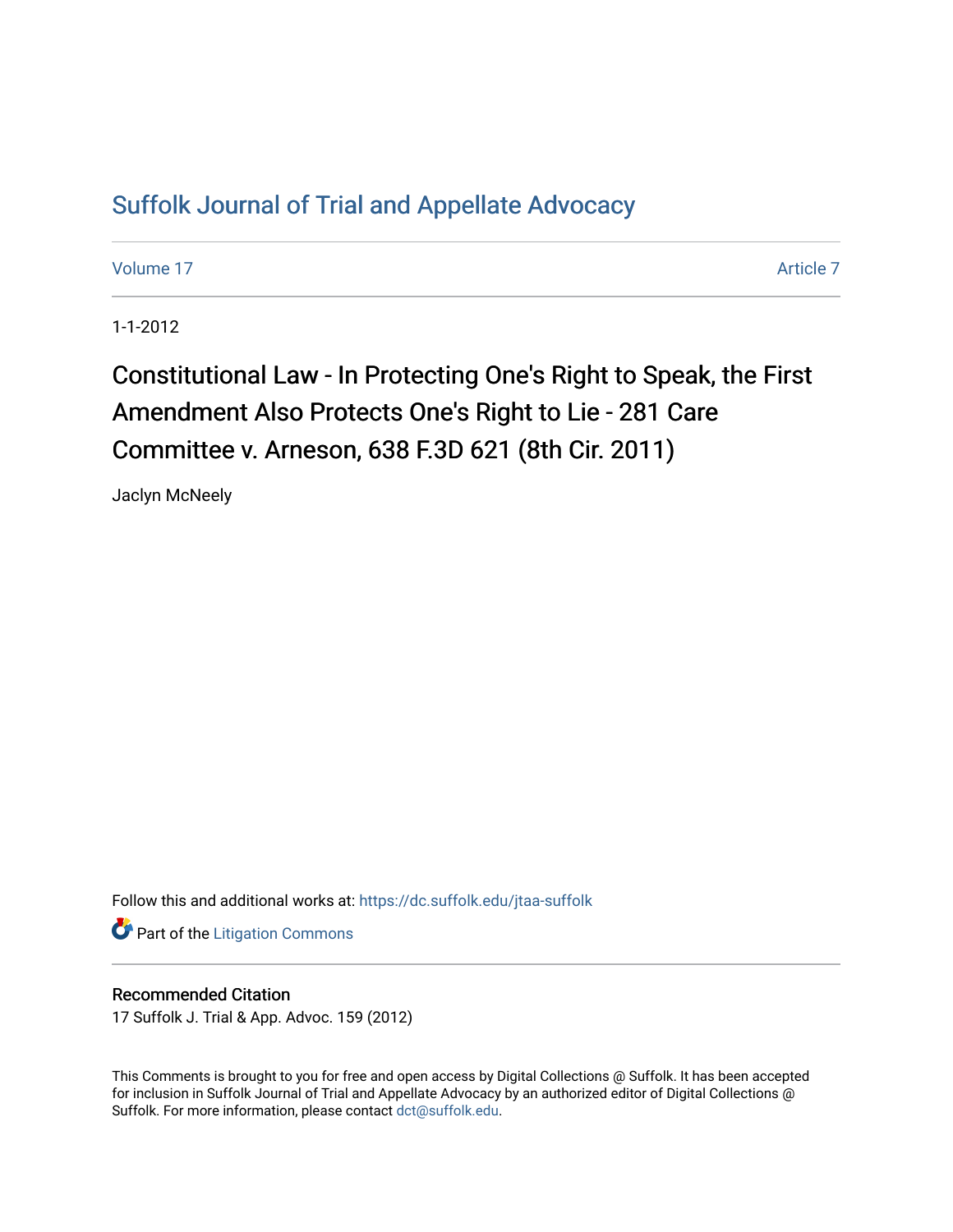## **CONSTITUTIONAL LAW-IN PROTECTING ONE'S RIGHT TO SPEAK, THE FIRST AMENDMENT ALSO PROTECTS ONE'S RIGHT TO** *LIE-281 CARE COMMITTEE V ARNESON,* **638 F.3D 621 (8TH CIR. 2011)**

The First Amendment to the United States Constitution prohibits the making of any law which "abridg[es] the freedom of speech." While content-based speech regulations have been viewed as presumptively invalid, certain categories of content-based speech are deemed to fall outside the "freedom of speech" protections.<sup>2</sup> The categories that have been explicitly excluded are fighting words, obscenity, defamation, fraud, child pornography, and speech integral to criminal conduct.<sup>3</sup> In 281 Care *Committee v. Arneson*,<sup>4</sup> the Eighth Circuit considered whether a state may enact a statute restricting knowingly or recklessly false campaign speech, without demonstrating the First Amendment protections' requirement that the enacted statute be narrowly tailored to a compelling state interest.<sup>5</sup> The court held that knowingly false campaign speech falls within the protections of the First Amendment right to free speech, and, therefore, any such statute regulating it must withstand the test of strict scrutiny.<sup>6</sup>

The suit at issue arose from three Minnesota-based grass-rootsadvocacy organizations that were founded to oppose school-funding ballot

**I** U.S. CONST. amend. I. This protection prevents the government from "proscribing

speech" or "expressive conduct" because it disapproves of the ideas expressed. *See* R.A.V. v. City of St. Paul, 505 U.S. 377, 382 (1992) (laying out First Amendment protections).

<sup>2</sup> *See R.A.V, 505* U.S. at 382-88 (stating content-based speech restrictions are generally prohibited, but recognizing exceptions have been carved out).

*<sup>3</sup>See id.; see also* United States v. Stevens, 130 **S.** Ct. 1577, 1580 (2010) (adding "fraud, incitement, and speech integral to criminal conduct"). If a category of speech is exempt from First Amendment protection, then any law that is created that prohibits that speech does not need to withstand strict scrutiny analysis; rather, the law is presumptively valid. *R.A.* V, *505* U.S. at 382-88. Strict scrutiny demands that a law be narrowly tailored to meet a compelling state interest. *See infra* note 19 (setting forth strict scrutiny test).

 $4\quad 638$  F.3d 621 (8th Cir. 2011).

*<sup>5</sup> See id.* at 626 (stating issue before the court); *see also* United States v. Playboy Entm't Grp., Inc., 529 U.S. 803, 813 (2000) (stating content-based speech restrictions must withstand strict scrutiny test).

<sup>6</sup>*See 281 Care Comm.,* 638 F.3d at 636. The court, agreeing with the Ninth Circuit, stated that it "presumptively protect[s] all speech, including false statements," to ensure that "clearly protected speech may flower in the shelter of the First Amendment." *Id.* (quoting United States v. Alvarez, 617 F.3d 1198, 1217 (9th Cir. 2010)) (internal quotation mark omitted).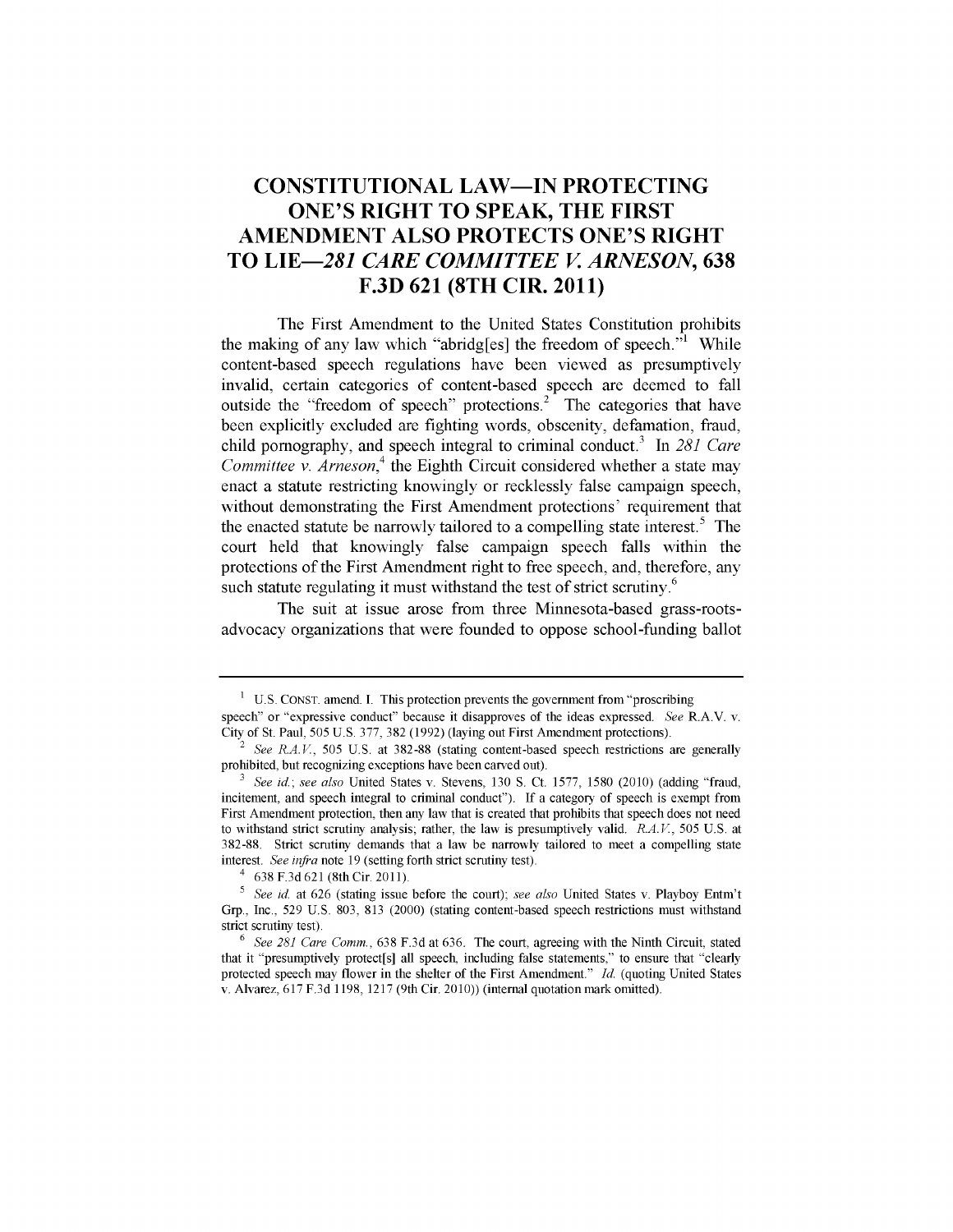initiatives.<sup>7</sup> These organizations and their respective leaders claimed that a provision of the Minnesota Fair Campaign Practices Act **("FCPA")** inhibits their ability to protest freely against such ballot initiatives, thereby violating the First Amendment.8 The **FCPA** provides, in relevant part:

> **A** person is guilty of a gross misdemeanor who intentionally participates in the preparation, dissemination, or broadcast of paid political advertising or campaign material  $\ldots$  with respect to the effect of a ballot question, that is designed or tends to **. . .** promote or defeat a ballot question, that is false, and that the person knows is false or communicates to others with reckless disregard of whether it is false.<sup>9</sup>

Although Minnesota criminalized defamatory campaign speech in 1893, its regulation of knowingly false campaign speech is fairly recent.<sup>10</sup> Whereas between **1988** and 2004 the only enforcement mechanism for this law was criminal prosecution, it now provides that violations of section  $211B.06$  will first be remedied through civil complaints.<sup>11</sup> This revised version allows any person, organization, or agency to file a complaint with the Office of Administrative Hearings **("OAH"),** and then county attorneys are given discretion to decide **if** the situation warrants criminal charges in addition to the civil proceeding. $^{12}$ 

In **2007, 281** Care Committee and its leader, Ron Stoffel, opposed a Robbinsdale Public School District's ballot initiative.<sup>13</sup> After the

- <sup>11</sup> *See id.* (noting changes to the statute effective in 2004).
- <sup>12</sup> See id. (detailing new version of FCPA).

*<sup>7</sup>Id.* at **625.** Minnesota law authorizes individual school boards to propose these ballot initiatives. *Id.* The initiatives request citizens to approve "bond hikes" or "tax levies," which would ultimately increase funding in local school districts. *Id.*

<sup>&</sup>lt;sup>8</sup> *See id.* (denoting plaintiff's arguments). The advocacy organizations and their leaders are the plaintiffs in this suit, while four Minnesota county attorneys and the Minnesota attorney general are the defendants. *Id.* **All** of these attorneys were sued in their capacities as governmental officials. *Id.*

**<sup>9</sup> MINN. STAT. §** 211B.06, subd. **1 (2008)** (providing text of **FCPA).**

**<sup>10</sup>** *See 281 Care Comm.,* **638 F.3d** at **625** (describing statutory history).

**<sup>13</sup>***See id.* (laying foundation for suit at issue). The ballot initiative and opposition immediately followed one that allegedly violated section 211B.06 of the **FCPA** the year before. *Id.* at **625-26.** In **2006,** a citizen group called the **"B.U.I.LD.** Citizen Committee" **held** a campaign where it advocated for a school-funding initiative in Howard Lake, Waverly-Winsted Independent School District. *Id.* at **625.** The WISE. Citizen Committee and its chairperson, Victor Niska, campaigned against the initiative. *Id.* at **625-26.** The **B.U.I.L.D. committee** filed a complaint with the **OAH** under section 211B.06 of the **FCPA,** alleging that **W.I.S.E.** and Niska circulated campaign materials that both **W.I.S.E** and Niska knew contained false information. *Id.*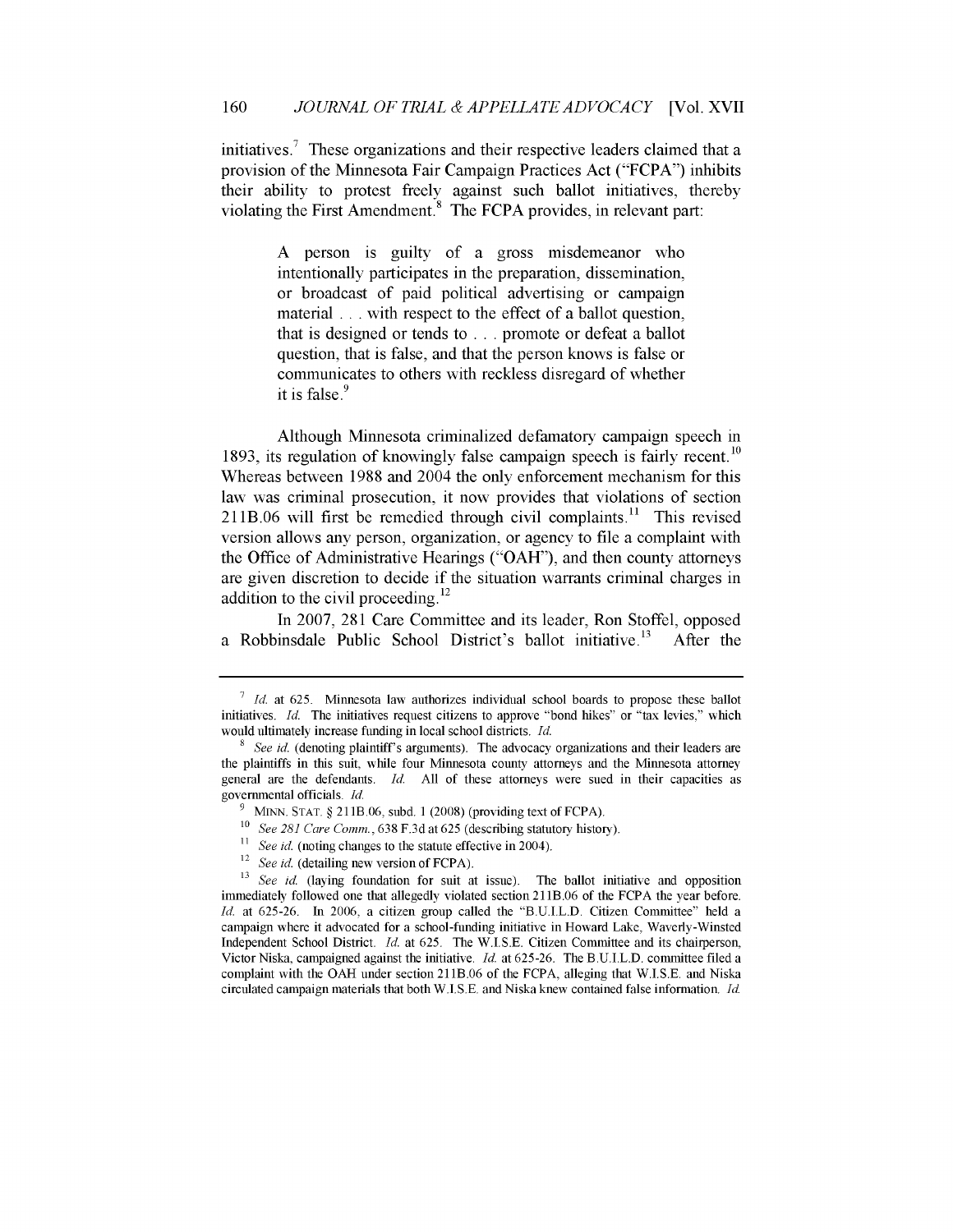initiative was rejected, the superintendent of the school district informed the media that officials were investigating 281 Care Committee about the "false" information it spread during its opposition.<sup>14</sup> Following these allegations, plaintiffs filed suit in federal district court, claiming that section 211B.06 violates the First Amendment.<sup>15</sup> The plaintiffs moved for summary judgment, while the defendants moved to dismiss for lack of subject matter jurisdiction and failure to state a claim.<sup>16</sup> The district court granted the defendants' motion to dismiss, holding that the plaintiffs lacked standing and ripeness, while also noting that it would have alternatively dismissed for failure to state a claim.<sup>17</sup> The Eighth Circuit reversed, holding that the district court erred in dismissing the complaint for lack of subject matter jurisdiction and, therefore, that it also erred in upholding section 211B.06 without conducting a strict-scrutiny analysis.<sup>18</sup>

Generally, content-based speech restrictions must meet the test of strict scrutiny; however, certain classes of speech are exempt from this rule because their prevention and punishment have never been considered as raising constitutional issues.  $19^{\circ}$  These categories include fighting words, obscenity, defamation, fraud, child pornography, and speech integral to criminal conduct.<sup>20</sup> Historically, courts have disagreed on the issue of

at 626. Following an evidentiary hearing, an **OAH** panel dismissed B.U.I.L.D.'s complaint. Id.  $14$  Id. Stoffel claimed that he interpreted the superintendent's statement to be a warning that

litigation would follow if 281 Care Committee continued to invoke these opposition tactics. Id. <sup>15</sup>*See* **281** *Care Comm.,* 638 F.3d at 626 (explaining commencement of lawsuit); *see also*

*supra* note 9 and accompanying text (quoting text of section 211B.06).

<sup>16</sup>*See* **281** *Care Comm.,* 638 F.3d at 626 (describing procedural history).

**<sup>17</sup>** *See* id. (explaining district court's holding). The district court's holding that it would have dismissed for failure to state a claim implies that the section of the FCPA at issue falls outside the protections of the First Amendment and, thus, does not require the strict scrutiny analysis that applies to those statutes which fall within the protections of the First Amendment. Id. at 633.

<sup>&</sup>lt;sup>18</sup> *See id.* at 633, 636 (stating holding).

<sup>&</sup>lt;sup>19</sup> *See* United States v. Playboy Entm't Grp., Inc., 529 U.S. 803, 813 (2000) (reiterating standard of review for content-based speech restrictions); *see also* Chaplinsky v. New Hampshire, 315 U.S. 568, 571-72 (1942) (noting First Amendment right not absolute). The Supreme Court reasoned that these limited exempted areas are "of such slight social value as a step to truth that any benefit that may be derived from them is clearly outweighed by the social interest in order and morality." *Chaplinsky,* 315 U.S. at 572. To withstand strict scrutiny analysis, a facially content-based statute must be *necessary* to serve a *compelling* governmental interest. *See* Burson v. Freeman, 504 U.S. 191, 199 (1992).

<sup>&</sup>lt;sup>20</sup> See supra note 3 and accompanying text (listing categories of speech explicitly exempted from First Amendment protections). While these categories of speech are, in fact, content-based, the United States Supreme Court has held that the First Amendment is inapplicable to them because "their expressive content is worthless or of *de minimis* value to society." R.A.V. v. City of St. Paul, 505 U.S. 377, 400 (1992) (citing *Chaplinsky,* 315 U.S. at 571-72). In its holding that the First Amendment is inapplicable to these categories of speech, the Supreme Court implied that these categories of speech "can, consistently with the First Amendment, be regulated *because of their constitutionally proscribable content* (obscenity, defamation, etc.)—not that they are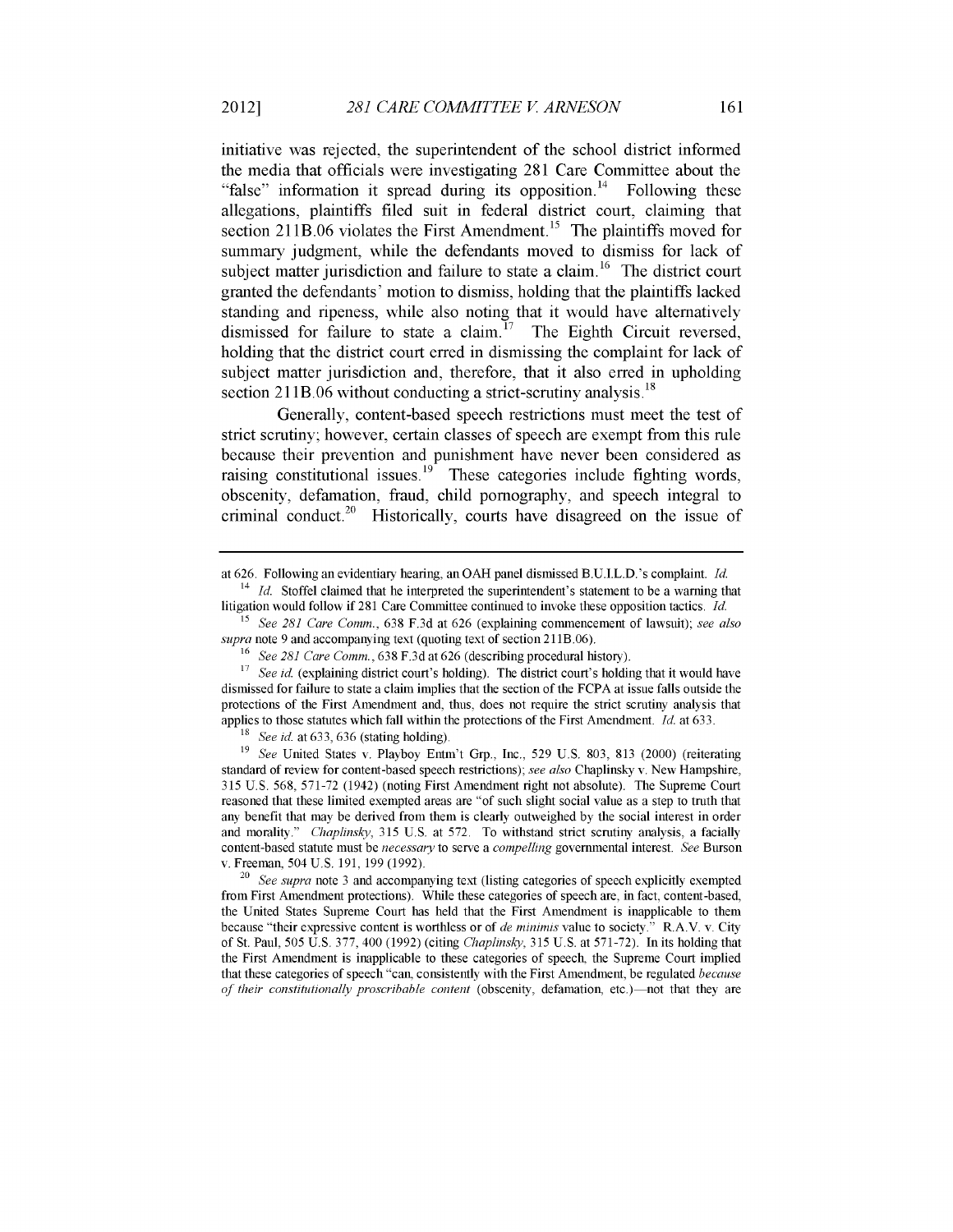whether knowingly false speech is considered to be one of these types of speech that is categorically exempt from First Amendment protection.<sup>21</sup> In *Garrison v. Louisiana*<sup>22</sup> the United States Supreme Court explained that knowingly false speech is valueless and, thus, a type of speech that is categorically exempt from First Amendment protection.<sup>23</sup> However, *Garrison* concerned defamatory speech, which is already exempt from protection.<sup>24</sup> In *United States v. Alvarez*,<sup>25</sup> the Ninth Circuit disagreed with *Garrison,* holding that decisions that declare knowingly false speech as "valueless" do not answer the question of whether it is categorically exempt from First Amendment protection.<sup>26</sup>

Although the defendants in the present case interpreted the categorical exemption of defamatory speech as an exemption of all

<sup>21</sup> See infra notes 23-26, 28-34 (detailing decisions for and against categorically excluding false speech from First Amendment protection).

<sup>22</sup>**379** U.S. 64 (1964).

**<sup>23</sup>***See id.* at 75 (stating holding of case). The court noted that "even where the utterance is false, the great principles of the Constitution which secure freedom of expression in this area preclude attaching adverse consequences to any *except the knowing or recklessfalsehood." Id.* at 73 (emphasis added).

 $24$  See id. at 65-66 (setting forth factual history where defendant was convicted of criminal defamation); see also R.A.V., 505 U.S. at 383 (assigning defamation as category explicitly excluded from First Amendment protection).

<sup>25</sup> 617 F.3d 1198 (9th Cir. 2010).

<sup>26</sup>*See id.* at 1200 (declaring Stolen Valor Act unconstitutional). The Stolen Valor Act made it a crime to make false statements about one's own military service. *Id.* at 1119 & n.1. The court looked to *Schenck v. United States,* 249 U.S. 47 (1919), in an effort to ascertain a formula that proscribes what areas of false factual speech, beyond defamation and fraud, may be explicitly exempt from First Amendment protection. *Alvarez,* 617 F.3d at 1214. In *Schenck,* the Supreme Court set forth a requirement that in order to be restricted, the speech must be "uttered under circumstances likely to be the proximate cause of an imminent harm within the scope of Congress' legitimate reach." *Id.* at 1215 (citing *Schenck,* 249 U.S. at 52). The Ninth Circuit opined that the *Schenck* rule is "highly relevant" to the identified exempted classes of speech (i.e., defamation and fraud), as well as other classes of speech that have been held to be "unworthy of constitutional protection." *See id.* at 1214-15 (looking for formula to determine which areas of speech are unprotected). The other classes of speech that are not given constitutional protection are threats that are made with the intent of placing a victim in fear of bodily harm or death, speech that is directed to incite or produce imminent lawless action, and words spoken in public places that are likely to cause a breach of the peace. *See* Virginia v. Black, 538 U.S. 343, 359-60 (2003) (restricting threats made with intent to place victim in fear of bodily harm or death); Brandenburg v. Ohio, 395 U.S. 444, 447 (1969) (prohibiting speech which incites or produces lawless action); Chaplinsky v. New Hampshire, 315 U.S. 568, 573 (1942) (prohibiting speechin a public place which may cause breach of peace).

categories of speech entirely invisible to the Constitution, so that they may be made the vehicles for content discrimination unrelated to their distinctively proscribable content." *R.A. V, 505* U.S. at 383-84. To exemplify this statement, the Supreme Court explains that while the government can lawfully prohibit libel, it cannot prohibit libel that only criticizes the government. *See id.* at 384-86 (clarifying distinction between entire category of content-based speech and limited category).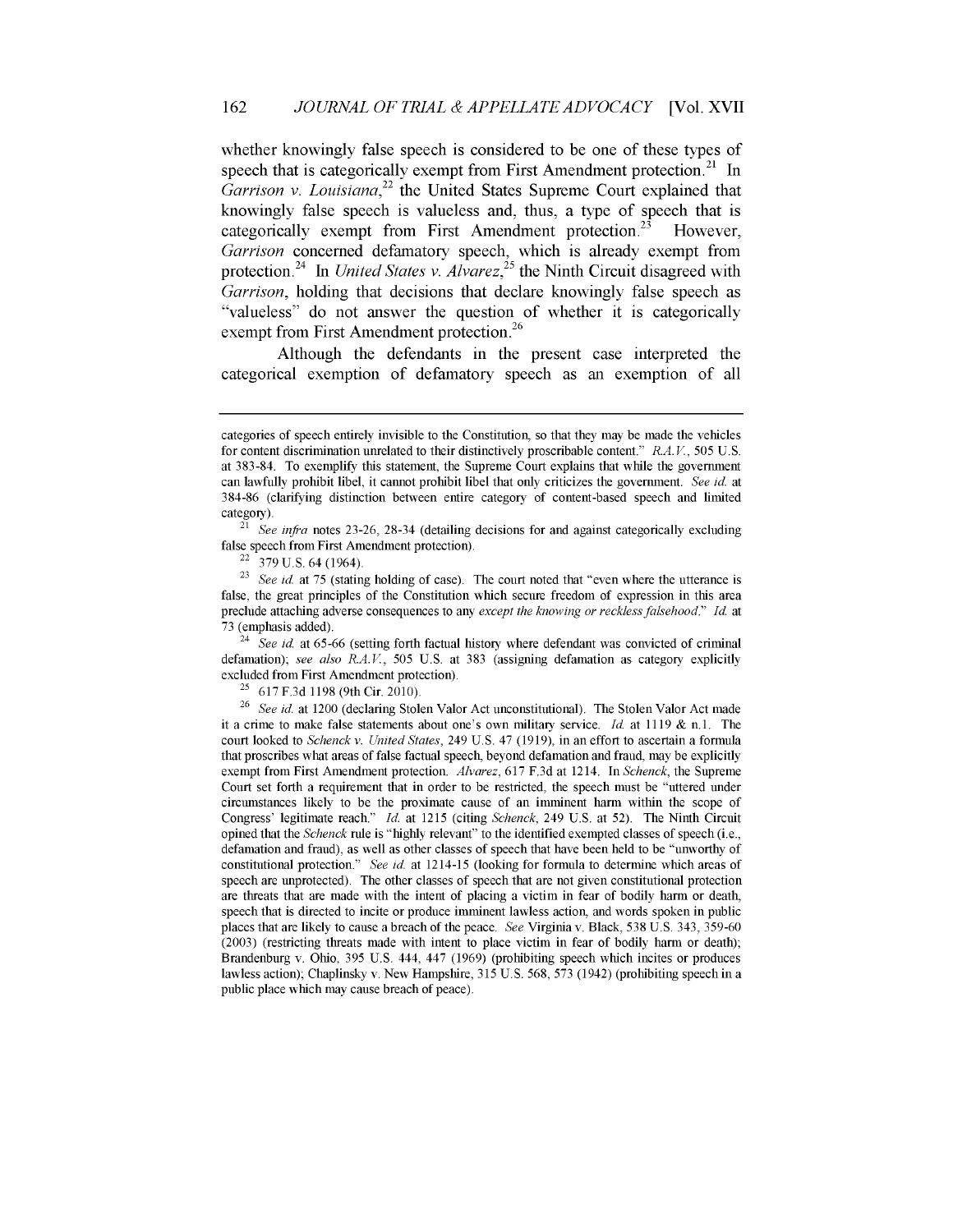knowingly false speech, the two are distinguishable **.27** Namely, defamation involves important private interests that political speech does **not.28 Noting** this important distinction, the Ninth Circuit explained its reluctance to extend defamatory statements into a new context in order to create another exception to the First Amendment protections.<sup>29</sup> Another concern is that ballot initiatives are considered to be prototypical political speech, which **is** one of the primary matters the First Amendment protects.<sup>30</sup> Thus, courts must take into account that the First Amendment serves to "constrai[n] the collective authority of temporary political majorities to exercise their power by determining for everyone what is true and false, as well as what is right and wrong."<sup>31</sup>

Despite these distinctions and concerns, in his dissenting opinion of *Alvarez,* Judge Bybee emphasized the explicit words of the Supreme Court that false statements of fact "are no essential part of any exposition of ideas, and are of such slight social value as a step to truth that any benefit that may be derived from them is clearly outweighed **by** the social interest in order and morality." $32$  Judge Bybee combines this quote with two others from the Supreme Court to support his argument that false statements of fact should not be given First Amendment protection: that "the erroneous statement of fact is not worthy of constitutional protection,"

**<sup>27</sup>***See infra* note 28 and accompanying text (explaining distinction).

<sup>28</sup>*See* Charles Fried, *The New First Amendment Jurisprudence: A Threat to Liberty, 59* U. CHL L. REv. 225, 238 (1992) (reasoning defamation is an actionable wrong because it vindicates private rights invoked on private individuals); *see also* Hustler Magazine, Inc. v. Falwell, 485 U.S. 46, 52 (1988) (explaining defamation is punishable because of damage to individual's reputation). Furthermore, the Supreme Court has pointed out that the private interests that defamation law seeks to protect are not at issue in political speech because governmental entities cannot bring actions for libel or defamation. *See* N.Y. Times Co. v. Sullivan, 376 U.S. 254, 291 (1964) (explaining why criminal pmsecutions for libel on government have no place in American jurisprudence).

<sup>29</sup>*See Alvarez,* 617 F.3d at 1208 ("[W]e are not eager to extend a statement (often quoted, but often qualified) made in the complicated area of defamation jurisprudence into a new context in order to justify an unprecedented and vast exception to First Amendment guarantees.").

<sup>30</sup>*See* Mills v. Alabama, 384 U.S. 214, 218 (1966) (noting "universal agreement" that First Amendment was meant to protect free discussion of politics). The underlying concern regarding political speech is the danger of governmental oppression. *See* R.A.V. v. City of St. Paul, 505 U.S. 377, 395 (1992) (noting "danger of censorship" as reason for strict scrutiny requirement (quoting Leathers v. Medlock, 499 U.S. 439, 448 (1991)) (internal quotation marks omitted)); *see also* Jonathan D. Varat, *Deception and the First Amendment: A Central, Complex, and Somewhat Curious Relationship,* 53 UCLA L. REv. 1107, 1109 (2006) (stating unlimited governmental power to prohibit deception would infringe "personal and political self-rule").

<sup>31</sup>*See* Steven G. Gey, *The First Amendment and the Dissemination of Socially Worthless Untruths,* 36 FLA. **ST.** U. L. REv. 1, 3 (2008) (expressing concerns regarding restricting political speech).

<sup>&</sup>lt;sup>32</sup> Alvarez, 617 F.3d at 1218 (Bybee, J., dissenting) (quoting Gertz v. Robert Welch, Inc., 418 U.S. 323, 340 (1974)) (internal quotation marks omitted).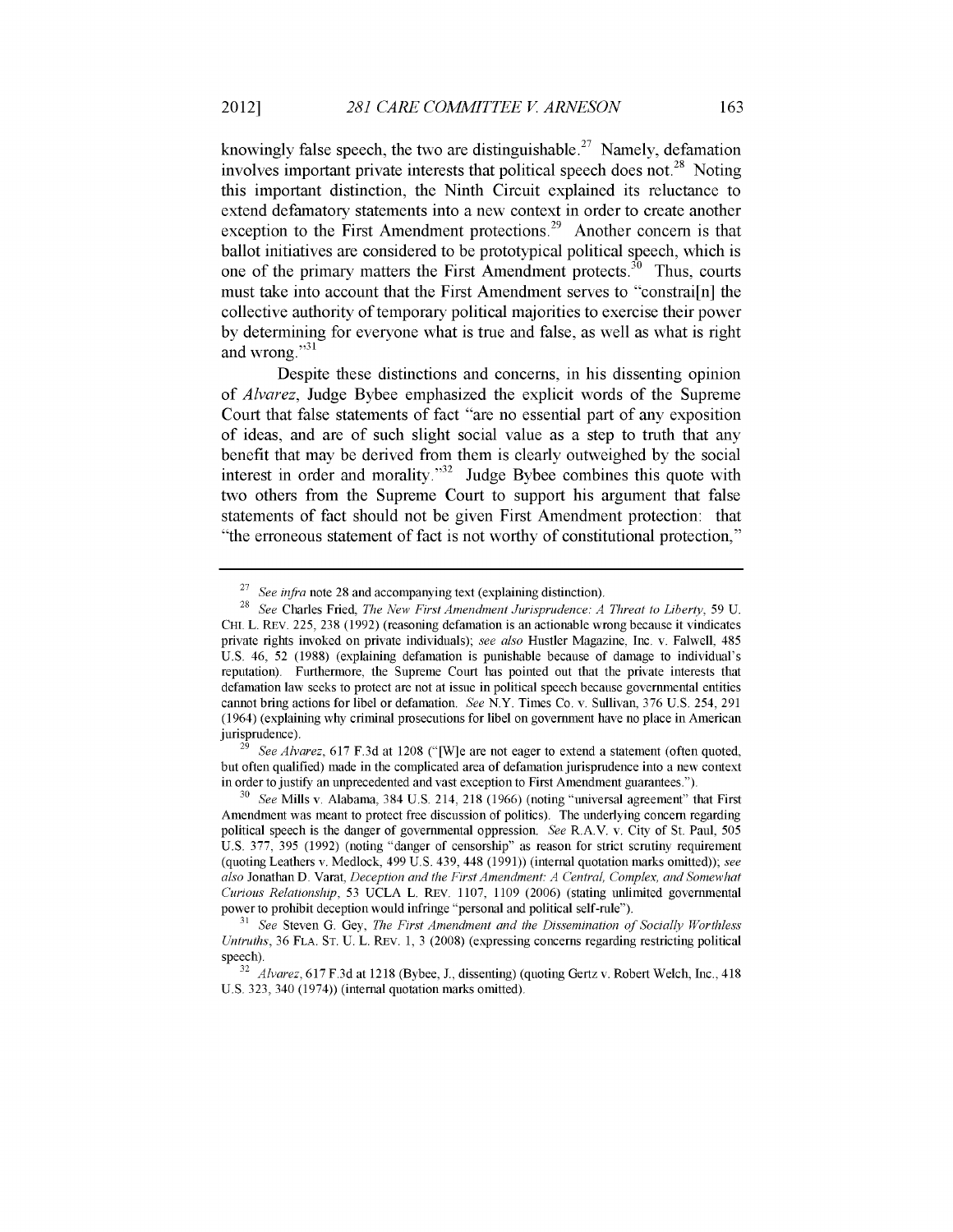and that "both inside and outside of the defamation context . . . false statements of fact are valueless and generally not within the protection of the First Amendment."<sup>33</sup> Therefore, contrary to the holdings of the Eighth and Ninth Circuits, Judge Bybee interprets the general rule as "false statements of fact are not protected by the First Amendment," excepting those situations where protecting a false statement is necessary to "protect speech that matters."<sup>34</sup> While the Eighth and Ninth Circuits have expressed their opinion that knowingly false speech is not categorically exempt from First Amendment protections, not all prior decisions and courts agree with this line of reasoning. $3<sup>5</sup>$ 

In **281** *Care Committee* v. *Arneson,<sup>36</sup>*the United States Court of Appeals for the Eighth Circuit considered the fundamental question of whether a state may enact a statute that restricts knowingly or recklessly false political speech without first demonstrating that the statute is narrowly tailored to a compelling state interest. $37$  After concluding that the district court's approach was erroneous, the court remanded the case to allow the district court to perform the proper strict scrutiny analysis required of statutes that infringe upon fundamental constitutional rights.<sup>38</sup> The court discussed the issue by laying forth the general rule that contentbased speech restrictions infringe upon First Amendment protections, and, therefore, must withstand strict scrutiny analysis in order to be upheld.<sup>39</sup> While acknowledging the well-established exceptions to First Amendment protections, the Eight Circuit disagreed with the district court's holding because the Supreme Court "has never placed knowingly false campaign

**<sup>33</sup>***See Alvarez,* 617 F.3d at 1220 (Bybee, J., dissenting) (explaining why some categories of false statements of fact should not be protected); *see also, e.g.,* BE & K Constr. Co. v. NLRB, 536 U.S. 516, 531 (2002) (noting false statements not protected "for their own sake"); Hustler Magazine, Inc. v. Falwell, 485 U.S. 46, 52 (1988) (declaring false statements valueless and disruptive of truth-seeking purpose of public information); Bill Johnson's Rests., Inc. v. NLRB, 461 U.S. 731, 743 (1983) (declaring false statements not "immunized" by First Amendment); Herbert v. Lando, 441 U.S. 153, 171 (1979) (explaining spreading false information carries "no First Amendment credentials").

<sup>34</sup>*See Alvarez,* 617 F.3d at 1219-21 (Bybee, J., dissenting) (quoting *Gertz,* 418 U.S. at 341) (internal quotation mark omitted) (rejecting general rule that all speech is presumptively protected).

**<sup>35</sup>***See supra* notes 18, 26 and accompanying text (stating holdings of Eighth and Ninth Circuits); *see also supra* notes 32-34 and accompanying text (laying out opposing argument).

 $36\quad 638$  F.3d 621 (8th Cir. 2011).

**<sup>37</sup>** Id. at 626.

<sup>&</sup>lt;sup>38</sup> See id. at 633 (summarizing holding). The district court determined that the knowingly or recklessly false campaign speech at issue falls outside the protections of the First Amendment, thus concluding that a strict scrutiny analysis was unnecessary. Id. at 633-34.

**<sup>39</sup>** *See* id. at 634-35 (recognizing history of question before court).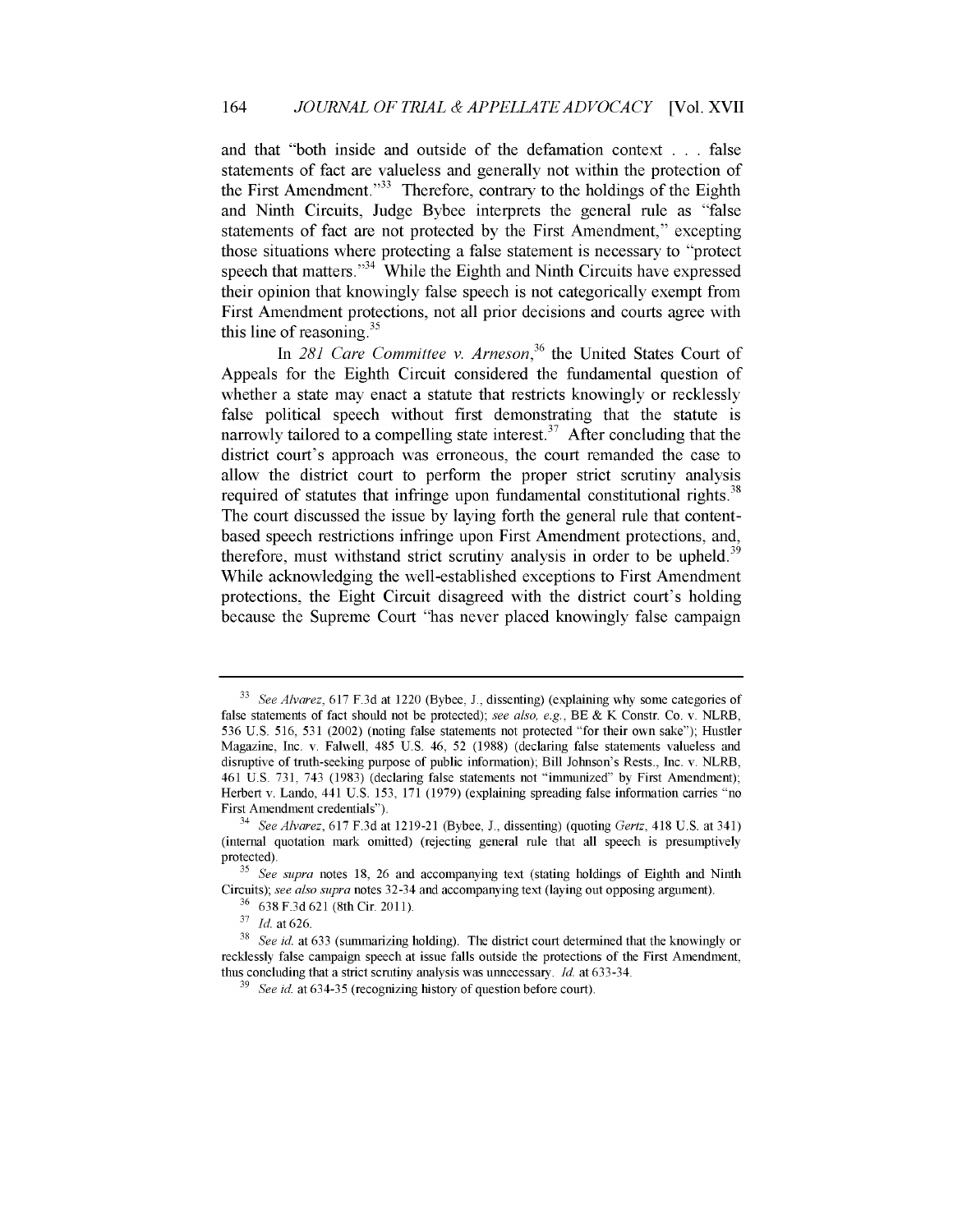speech categorically outside the protection of the First Amendment.<sup>740</sup>

The Eight Circuit struck down the district court's reliance on decisions that deem knowingly false speech "valueless" and, thus, "categorically exempt from First Amendment protection," because the cases from which that language is derived involved fraudulent or defamatory speech. $4$ <sup>1</sup> Based on this determination, the court declared that it would follow the lead of the Ninth Circuit, which had concluded that the dicta from these cases do not answer the question of whether knowingly false speech is categorically exempt from constitutional protection.<sup>42</sup> The Eighth Circuit further criticized the district court's decision by pointing out the distinction between exempting all defamatory speech, as opposed to exempting all knowingly false speech.<sup> $43$ </sup> While conceding that knowingly false speech is often valueless, the decision emphasized that it is not the responsibility of the appellate courts to determine which categories of speech are wholly exempted from First Amendment protection.<sup>44</sup> As further justification for this finding, the Eighth Circuit emphasized that courts must be careful not to encroach upon the right of individuals to freely discuss and criticize political affairs.<sup> $45$ </sup> Based upon the foregoing reasons, the Eighth Circuit reaffirmed its decision to adopt the general rule that courts presumptively protect all speech, including speech that is knowingly false.<sup>46</sup>

<sup>46</sup>*See id.* at 636 (stating holding and basis for same). It is important to note that this holding

<sup>40</sup>*See id.* at 633-34 (discussing well-defined exclusions from First Amendment protection and rejecting district court's holding).

<sup>41</sup>*See 281 Care Comm.,* 638 F.3d at 634 (noting faults in district court's decision). These types of speech are already exempted from protection. *Id.; see also supra* note 23 and accompanying text (summarizing *Garrison* decision which held valueless speech does not enjoy constitutional protection).

<sup>42</sup>*See 281 Care Comm.,* 638 F.3d at 634-35 (adopting reasoning of Ninth Circuit's *Alvarez* decision); *see also supra* note 26 and accompanying text (outlining Ninth Circuit's holding and reasoning).

*<sup>43</sup>See 281 Care* Comm., 638 F.3d at 634 (distinguishing defamatory speech and knowingly false speech); *see also supra* note 28 and accompanying text (explaining distinction).

<sup>44</sup>*See 281 Care Committee,* 638 F.3d at 635 (declining to establish knowingly false speech as new category of speech exempt from First Amendment). In articulating this point, the Eighth Circuit reasoned that prior decisions that have exempted categories of speech from protection are "descriptive not prescriptive." *Id.* Expanding upon this, the court explained that these previous decisions detail the type of speech exempted, but that they do not provide a formula for determining which other types of speech are exempted. *Id.; see also supra* note 26 and accompanying text (detailing Ninth Circuit's attempt to ascertain formula for excluded types of speech).

<sup>45</sup>*See 281 Care Comm.,* 638 F.3d at 635-36 (noting particular unwillingness to create new exception where speech at issue is political in nature). In its reasoning, the court recognizes that political speech is "at the heart of the protections of the First Amendment." *Id.* at 635 (citing Mills v. Alabama, 384 U.S. 214, 218 (1966)).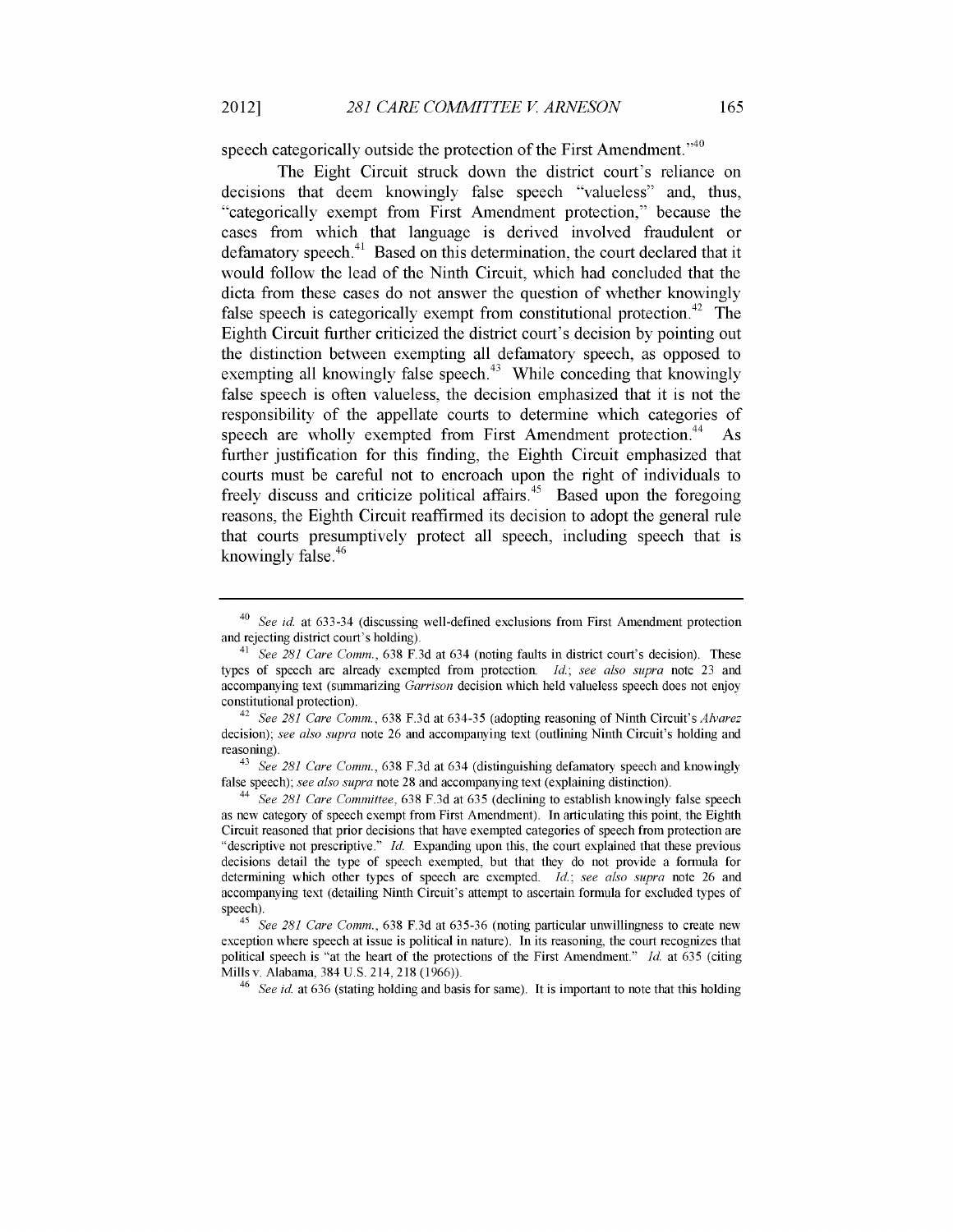In *281 Care Committee v. Arneson,* the Eighth Circuit maintained that knowingly false speech is not categorically exempt from First Amendment protection.<sup>47</sup> The Ninth Circuit's decision in *Alvarez* provided the court with a reasonable basis for this conclusion; namely, that knowingly false speech has not yet been categorically exempted from protection, and those areas that have been categorically exempted are distinguishable from all knowingly false speech.<sup>48</sup> As a result, the court bolstered the reasoning behind why knowingly false speech is not categorically exempt from protection, while also providing an analytical approach to determining why other categories of speech, which have been exempted, are applicable only to those specific areas of speech.<sup> $49$ </sup> While making these clarifications and providing a basis for how these problems should be approached, the Eighth Circuit appropriately acknowledges and maintains its position as an appellate court by explicitly declining to declare a new category of speech as falling outside the protections of the First Amendment. $5\overline{0}$  In actually approaching the merits of the issue, the court tactfully acknowledges the concerns that arise with protecting knowingly false speech, thereby demonstrating its empathy for the ears upon which such false information falls.<sup>51</sup> Furthermore, by explaining that political speech is of the utmost importance for First Amendment considerations, the court appropriately solidifies its basis for which to conclude that it is particularly important to protect the speech in the instant **52** case.

Despite the Eighth Circuit's well reasoned analysis of the issue, Judge Bybee's dissenting opinion in *Alvarez* resonates with readers from a policy perspective **. 5 '** In criticizing the majority opinion in *Alvarez,* Judge Bybee points out the inconsistency whereby the majority quotes from the

does not imply that a state may never restrict knowingly false speech; rather, it may only do so after it has established that such a restriction is narrowly tailored to meet a compelling state interest. *Id.*

<sup>47</sup>*See supra* note 6 and accompanying text (stating holding of case).

<sup>48</sup>*See supra* notes 26, 28 and accompanying text (explaining which areas have been exempted and which have not, and distinguishing between them).

<sup>49</sup>*See supra* notes 41-43 and accompanying text (detailing reasons why knowingly false speech not exempt); *see also supra* note 44 (explaining difference between "descriptive" and "proscriptive" decisions).

*<sup>50</sup>See supra* note 44 and accompanying text (noting it is not position of the courts of appeals to make this determination).

*<sup>51</sup> See* 281 Care Comm. v. Arneson, 638 F.3d 621, 635 (8th Cir. 2011) (conceding that false speech is often valueless).

**<sup>52</sup>***See supra* note 45 and accompanying text (noting political speech is of utmost importance for First Amendment purposes).

*<sup>53</sup> See supra* notes 32-34 and accompanying text (articulating Judge Bybee's arguments).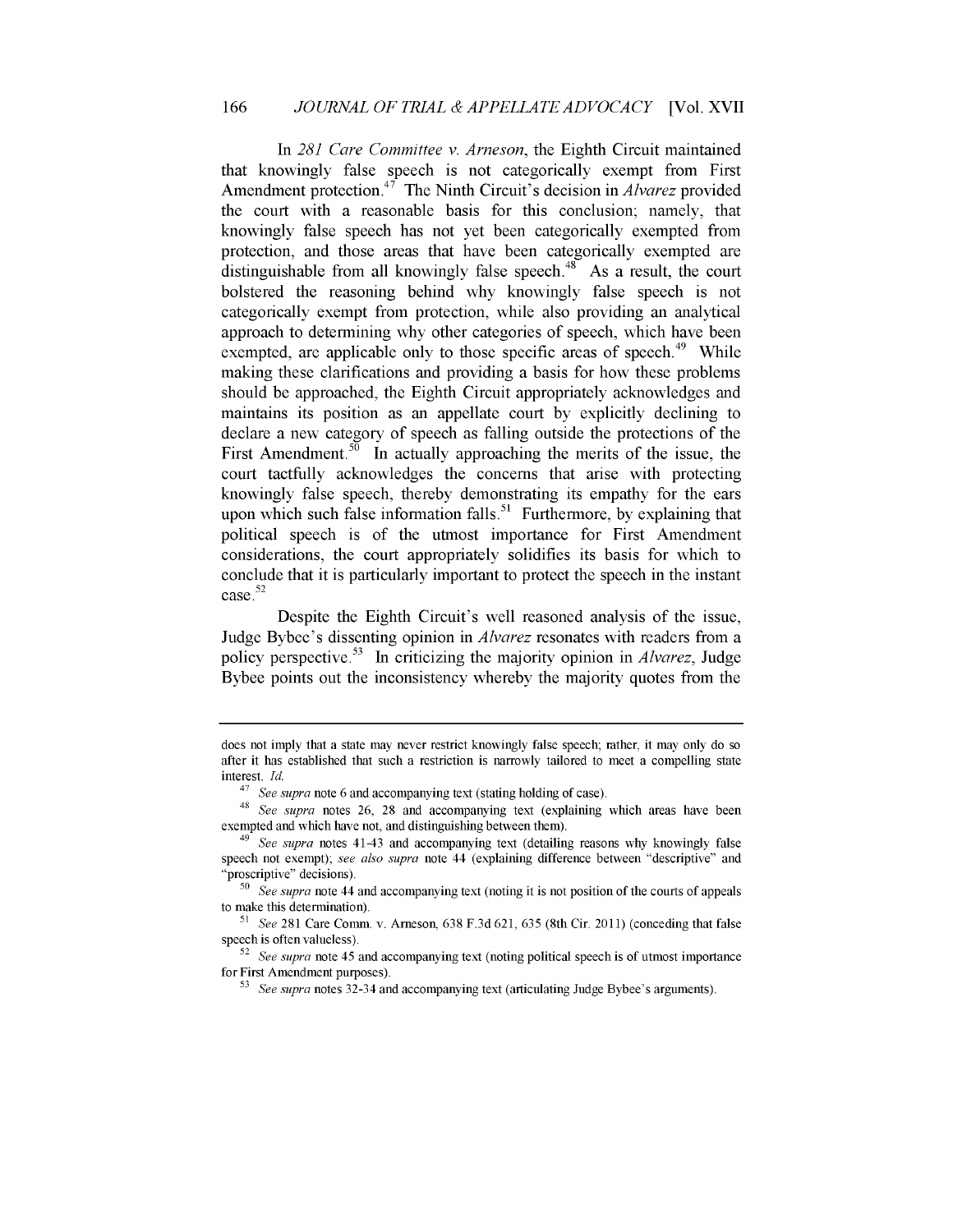Supreme Court's statement in *Garrison* that "the *knowingly* false statement **...** do[es] not enjoy constitutional protection," while holding that Alvarez's knowingly false statement is entitled to *full* constitutional protection.<sup>54</sup> Thus, on its face, it appears that both the Eighth and Ninth Circuits have preserved their stance, notwithstanding explicit language from the Supreme Court that has exempted false statements of fact from constitutional protection.<sup>55</sup> Despite these concerns, the Ninth Circuit notes an important problem with Judge Bybee's rule that false statements of fact are not protected: if this were the rule, states would be permitted to criminalize "lying about one's height, weight, age, or financial status on Match.com or Facebook."<sup>56</sup> Although it seems far-fetched that a state would enact laws prohibiting such types of speech, the Ninth Circuit elucidates an important consideration to rebut the general rule that Judge Bybee proffers in his dissent. $57$ 

Although the Eighth Circuit is correct in its notion that the First Amendment's mainstay function is protecting free discussion, including the criticism of political matters, it seems appropriate in this context to delve further into this function and apply it to the case at bar.<sup>58</sup> As noted, the First Amendment is designed to protect the public from oppression and censorship.<sup>59</sup> However, in 281 *Care Committee v. Arneson*, a *political organization* is seeking to protect *its* speech.<sup>60</sup> Thus, it seems that an important interest to protect is the right of the citizens upon which the false

<sup>54</sup> *See* United States v. Alvarez, 617 F.3d 1198, 1219 (9th Cir. 2010) (Bybee, J. dissenting) (quoting Garrison v. Louisiana, 379 U.S. 64, 75 (1964)) (criticizing discrepancy in majority opinion).

**<sup>55</sup>** *See supra* notes 29, 46 and accompanying text (stating holdings of Eighth and Ninth Circuits); see *also Garrison,* 379 U.S. at 75 (stating First Amendment is inapplicable to false statements because content is worthless); *supra* note 33 and accompanying text (summarizing Supreme Court decisions that hold false statements are unprotected). Also noteworthy is the fact that, while *Garrison* is written in the context of defamation, there is no language which qualifies the Supreme Court's statement that the knowingly false statement does not enjoy constitutional protection as being applicable only to defamatory statements. *See Garrison,* 379 U.S. at 75 ("Hence, the knowingly false statement and the false statement made with reckless disregard of the truth, do not enjoy constitutional protection.").

<sup>56</sup>*See Alvarez,* 617 F.3d at 1200 (noting court's problem with Judge Bybee's analysis). The court went on to say that it would also permit states to create laws prohibiting individuals from lying to one's parents about smoking, drinking, speeding, or being a virgin. *Id.*

**<sup>57</sup>***See id.* (explaining faults in Judge Bybee's analysis).

**<sup>58</sup>** *See supra* note 45 and accompanying text (justifying holding based on fact that speech at issue is political in nature).

**<sup>59</sup>** *See* R.A.V. v. City of St. Paul, 505 U.S. 377, 395 (1992) (explaining danger of censorship requires strict scrutiny analysis).

<sup>&</sup>lt;sup>50</sup> *See supra* note 45 and accompanying text (reasoning political speech invokes special considerations); see *also supra* note 15 and accompanying text (stating political organization. 281 Care Committee, filed suit to challenge constitutionality of FCPA).